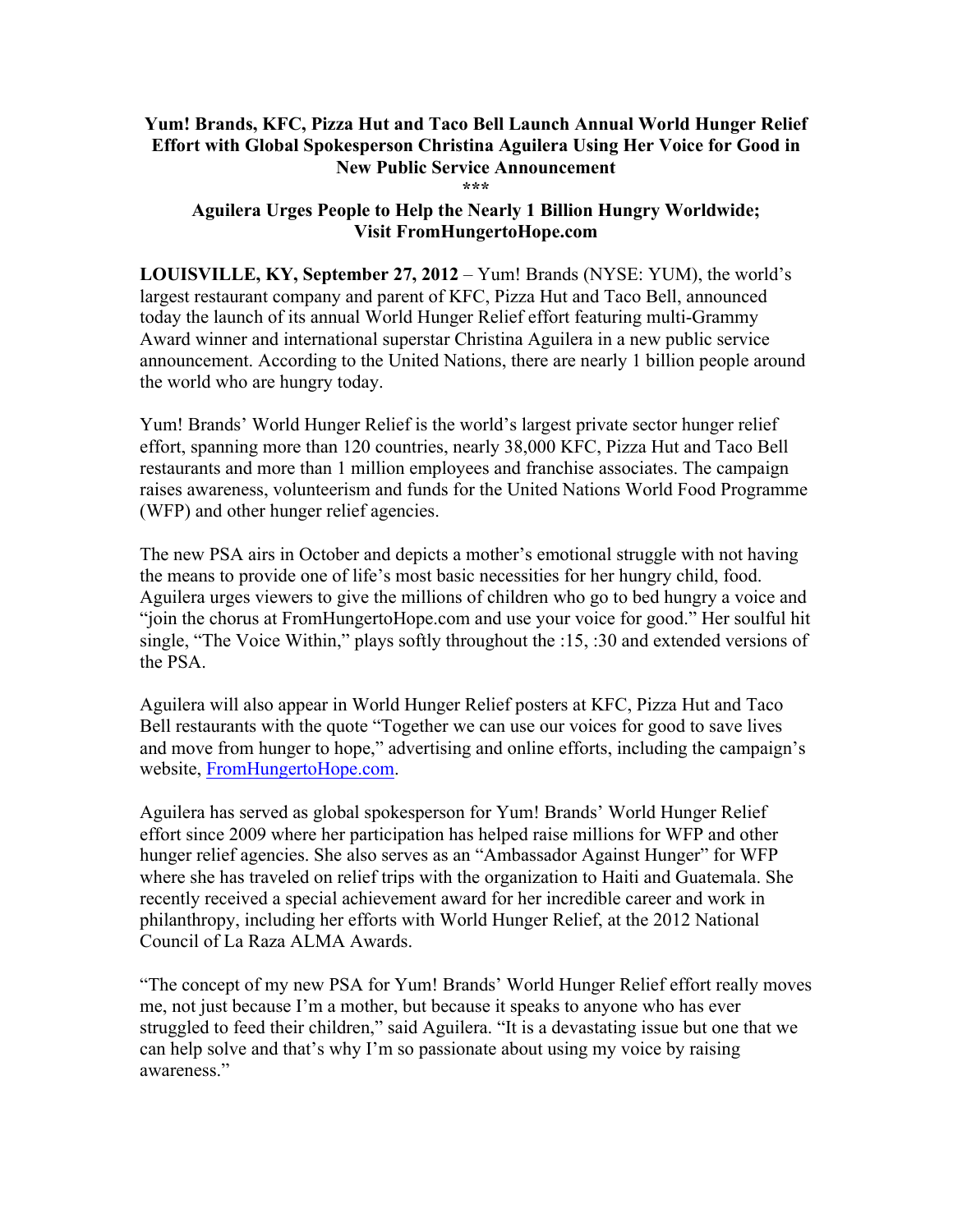"It is unacceptable to think that nearly 1 billion people around the world go hungry today," said David Novak, Chairman and CEO, Yum! Brands, Inc. "We are extremely thankful for Christina's efforts to help us raise attention to the critical global hunger problem. As one of the world's largest restaurant companies, we have the privilege and responsibility to lead the fight to end hunger and save lives."

Hunger and malnutrition are the number one risk to health worldwide - greater than AIDS, malaria and tuberculosis combined. Among the key causes of hunger are natural disasters, conflict, poverty, poor agricultural infrastructure and exploitation of the environment.

"We are grateful for our partnership with Yum! Brands which helps raise tremendous awareness and funds," said Ertharin Cousin, Executive Director of WFP. "Their annual World Hunger Relief campaign is providing more meals to the world's hungry poor. It demonstrates how when we all take action together, even the smallest individual donation helps tackle the world's greatest solvable problem: hunger."

Consumers can visit FromHungertoHope.com or donate in KFC, Pizza Hut and Taco Bell restaurants worldwide (no purchase necessary - see calendar below for U.S. campaign dates). Every U.S. dollar raised will go directly towards WFP's operations to fight hunger around the world. One U.S. dollar provides four meals for hungry children at school.

Yum! plans to generate the equivalent of nearly \$50 million in awareness of the hunger issue through PSAs, advertising, public relations, web-based communications and inrestaurant posters. The Company's employees and franchisees will be volunteering their time around the globe at hunger relief agencies, food banks, soup kitchens and launching fundraisers.

Since Yum! Brands' World Hunger Relief launched in 2007, more than 1 million of the Company's employees, franchisees and their families have volunteered millions of hours to aid hunger relief efforts in communities worldwide. The effort has raised \$115 million for WFP and other hunger relief organizations and is helping to provide 460 million meals and save the lives of millions of people in remote corners of the world.

Yum! is also addressing hunger across the U.S. through its Harvest program. Since its launch over two decades ago, Harvest has become the largest prepared-food donation program in the world. Through Harvest, Yum! has donated over 148 million pounds of food, with a value of nearly \$650 million, to those at risk of hunger in the U.S. The Company also has been the primary sponsor of the Dare to Care Food Bank in Louisville for 10 years, and has donated \$10 million to this local agency.

Campaign Calendar: World Hunger Relief kicks off its fall campaign in the U.S. with Pizza Hut on September 23, Taco Bell on October 4 and KFC on October 15.